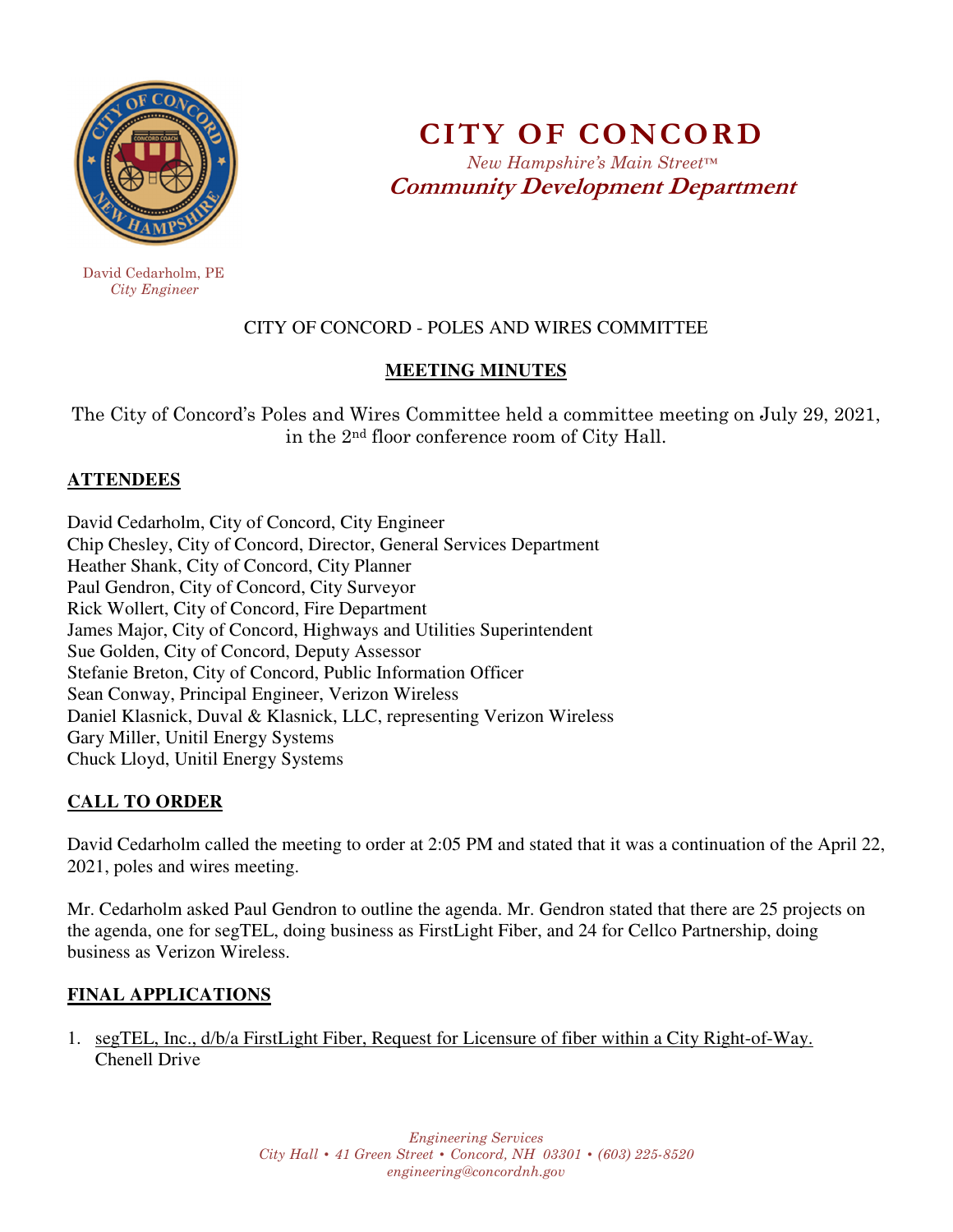*Poles and Wires Minutes July 29, 2021 Page 2 of 6* 

> Mr. Gendron stated that this application is for fiber optic along Chenell Drive to service the property known at 24 Chenell Drive. He stated that the fiber is starting at existing plant on Regional Drive, and then proceeding southerly. He also stated that Rick Wollert had completed his make ready work, and recommended that the committee approve the application.

Heather Shank made a motion to approve the application. Chip Chesley seconded the motion and the application was approved.

## **FINAL APPLICATIONS – CONTINUATION FROM APRIL 22, 2021**

2. Cellco Partnership dba Verizon Wireless request for licensure of one small wireless facility on one (1) pole and structure within a city right-of-way. Airport Road 42

Mr. Gendron stated that the first application for a 4G small wireless facility is at 42 Airport Road. He stated that he had inadvertently omitted this location from the April 22, 2021, agenda.

Ms. Shank suggested that the committee review and discuss each location then have a group motion to approve or disapprove the applications. She also suggested that the group motion will incorporate all conditions or requirements as discussed on each individual location.

The committee reviewed the application for 42 Airport Road. Gary Miller stated that the electric meter needs to be centered on the socket / glass, 5 feet above the ground and that it needs to be on the protected side of the pole, which is on the side of the pole opposite the direction of vehicular travel, and also that it not be located on the sidewalk side of the pole. Ms. Shank stated that this will be a condition of every 4G location.

3. Cellco Partnership dba Verizon Wireless request for licensure of one small wireless facility on one (1) pole and structure within a city right-of-way. White Street at 10 Blanchard Street

The committee reviewed the application for White Street at 10 Blanchard Street. The electric meter needs to be moved down to 5 feet above the ground and the 4G antenna needs to be rotated 90 degrees to the north side of the pole.

4. Cellco Partnership dba Verizon Wireless request for licensure of one small wireless facility on one (1) pole and structure within a city right-of-way. Centre Street 47

The committee reviewed the application for 47 Centre Street. The electric meter needs to be moved down to 5 feet above the ground.

5. Cellco Partnership dba Verizon Wireless request for licensure of one small wireless facility on one (1) pole and structure within a city right-of-way. Downing Street 31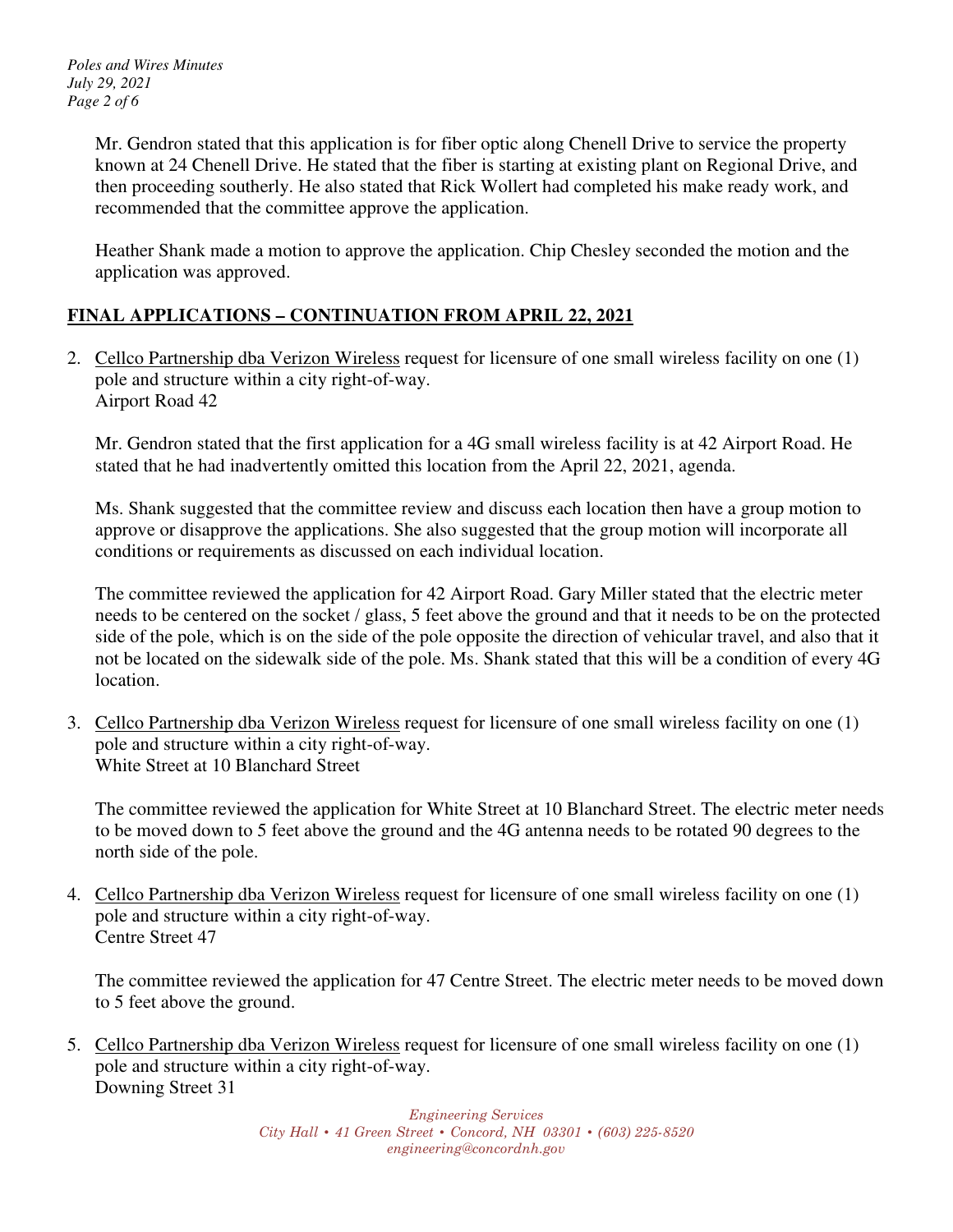*Poles and Wires Minutes July 29, 2021 Page 3 of 6* 

> The committee reviewed the application for 31 Downing Street. The electric meter needs to be moved down to 5 feet above the ground.

6. Cellco Partnership dba Verizon Wireless request for licensure of one small wireless facility on one (1) pole and structure within a city right-of-way. East Side Drive at 195

The committee reviewed the application for 195 East Side Drive. The remote radio head needs to be moved up so that the bottom is 12 feet above the ground.

7. Cellco Partnership dba Verizon Wireless request for licensure of one small wireless facility on one (1) pole and structure within a city right-of-way. East Side Drive at 218

The committee reviewed the application for 218 East Side Drive. All of the equipment needs to be moved to the back side of the pole under the antenna.

8. Cellco Partnership dba Verizon Wireless request for licensure of one small wireless facility on one (1) pole and structure within a city right-of-way. East Side Drive at 262

The committee reviewed the application for 262 East Side Drive. All of the equipment needs to be moved up on the pole and in the same orientation.

9. Cellco Partnership dba Verizon Wireless request for licensure of one small wireless facility on one (1) pole and structure within a city right-of-way. Fort Eddy Road 73

The committee reviewed the application for 73 Fort Eddy Road. All of the equipment needs to be moved up on the pole and in the same orientation.

10. Cellco Partnership dba Verizon Wireless request for licensure of one small wireless facility on one (1) pole and structure within a city right-of-way. Fort Eddy Road 89

The committee reviewed the application for 89 Fort Eddy Road. The electric meter needs to be moved down to 5 feet above the ground.

11. Cellco Partnership dba Verizon Wireless request for licensure of one small wireless facility on one (1) pole and structure within a city right-of-way. Hall Street 30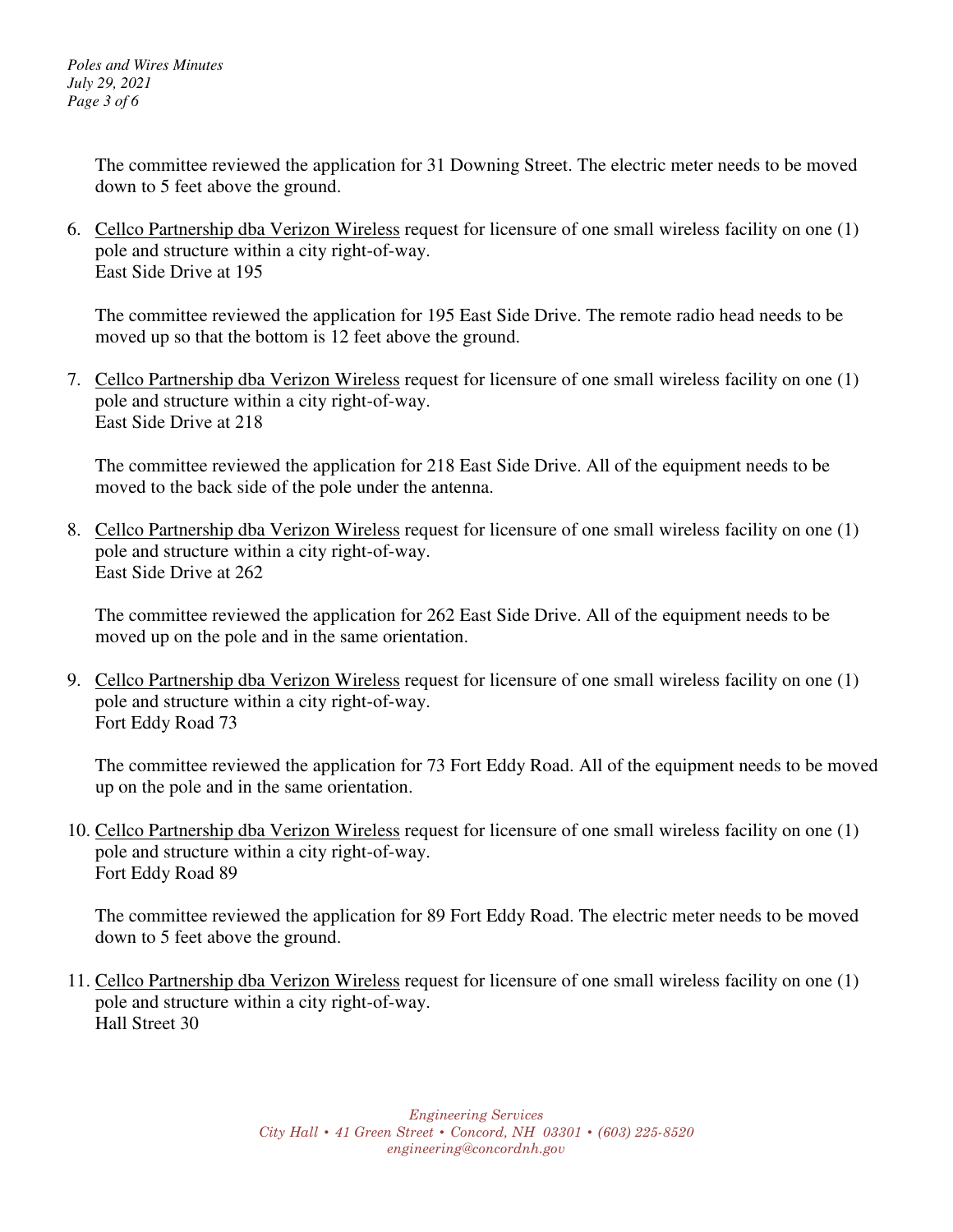*Poles and Wires Minutes July 29, 2021 Page 4 of 6* 

> The committee reviewed the application for 30 Hall Street. The electric meter needs to be moved down to 5 feet above the ground.

12. Cellco Partnership dba Verizon Wireless request for licensure of one small wireless facility on one (1) pole and structure within a city right-of-way. Loudon Road 133

The committee reviewed the application for 133 Loudon Road. The electric meter needs to be moved down to 5 feet above the ground and the 4G antenna needs to be turned 90 degrees to the west side of the pole over the equipment.

13. Cellco Partnership dba Verizon Wireless request for licensure of one small wireless facility on one (1) pole and structure within a city right-of-way. North Main Street 185

The committee reviewed the application for 185 North Main Street. The electric meter needs to be moved down to 5 feet above the ground.

14. Cellco Partnership dba Verizon Wireless request for licensure of one small wireless facility on one (1) pole and structure within a city right-of-way. North Main Street 190

The committee reviewed the application for 190 North Main Street. The electric meter needs to be moved down to 5 feet above the ground and keep all other equipment up high on the pole.

15. Cellco Partnership dba Verizon Wireless request for licensure of one small wireless facility on one (1) pole and structure within a city right-of-way. North Main Street 266

The committee reviewed the application for 266 North Main Street and briefly discussed the Historic District significance. The electric meter needs to be moved down to 5 feet above the ground and all of the equipment needs to be moved 90 degrees to the west side of the pole.

Ms. Shank stated that Sean Conway should revise and submit new drawings for all of the locations based on these requests and recommendations. Mr. Conway stated that he would.

16. Cellco Partnership dba Verizon Wireless request for licensure of one small wireless facility on one (1) pole and structure within a city right-of-way. Pine Street 36

The committee reviewed the application for 36 Pine Street. The electric meter needs to be moved down to 5 feet above the ground and the 4G antenna needs to be turned 90 degrees to the east side of the pole and over the equipment.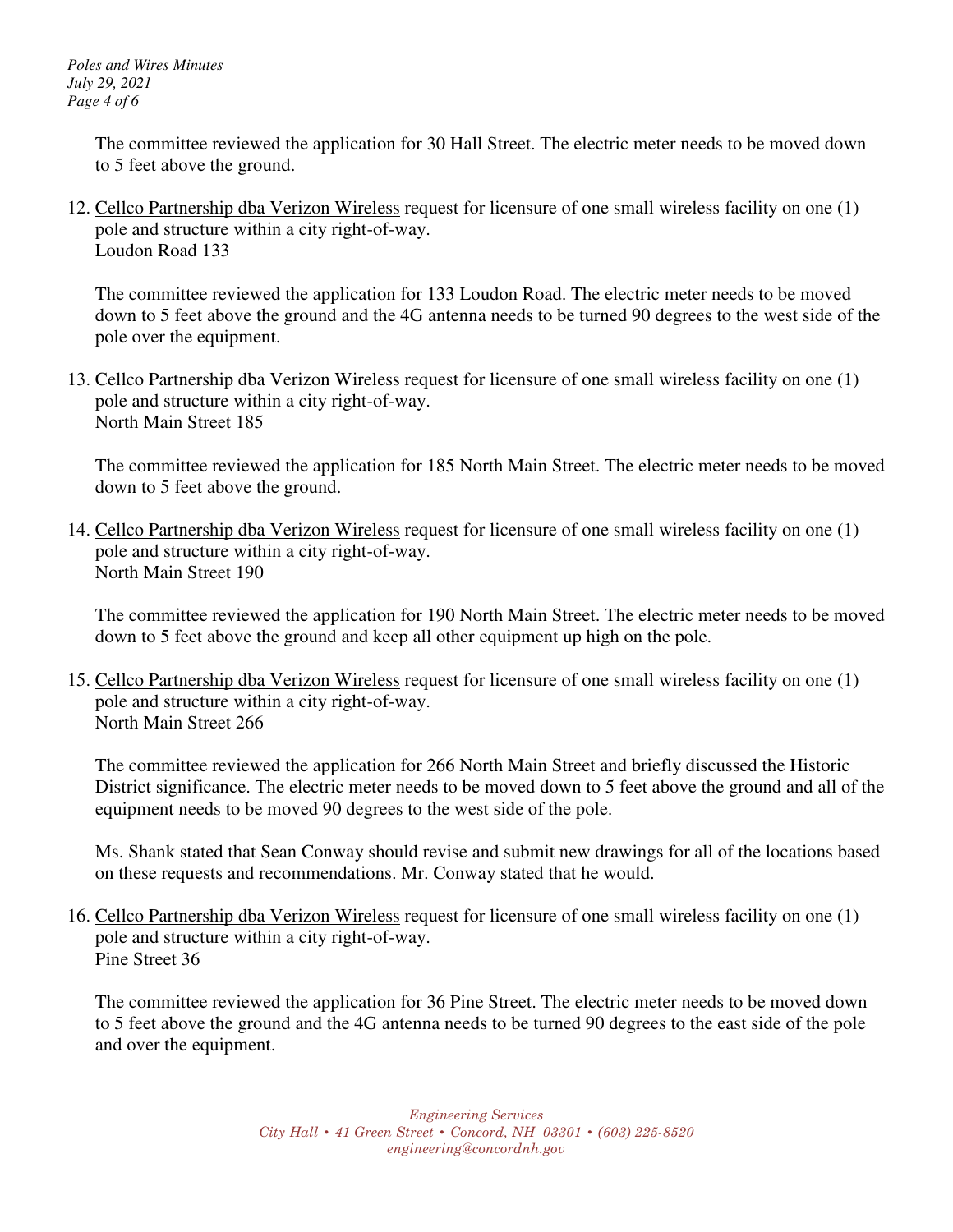17. Cellco Partnership dba Verizon Wireless request for licensure of one small wireless facility on one (1) pole and structure within a city right-of-way. Pleasant Street 250

The committee reviewed the application for 250 Pleasant Street. The electric meter needs to be moved down to 5 feet above the ground.

18. Cellco Partnership dba Verizon Wireless request for licensure of one small wireless facility on one (1) pole and structure within a city right-of-way. Pleasant Street at 2 South State Street

The committee reviewed the application for Pleasant Street at 2 South State Street. Except for the electric meter, all of the equipment needs to be moved up higher on the pole.

19. Cellco Partnership dba Verizon Wireless request for licensure of one small wireless facility on one (1) pole and structure within a city right-of-way. Shawmut Street 8

The committee reviewed the application for 8 Shawmut Street. Except for the electric meter, all of the equipment needs to be moved up higher on the pole.

20. Cellco Partnership dba Verizon Wireless request for licensure of one small wireless facility on one (1) pole and structure within a city right-of-way. South Main Street 59

The committee reviewed the application for 59 South Main Street. The electric meter needs to be moved down to 5 feet above the ground.

21. Cellco Partnership dba Verizon Wireless request for licensure of one small wireless facility on one (1) pole and structure within a city right-of-way. South Main Street 82

The committee reviewed the application for 82 South Main Street. The electric meter needs to be moved down to 5 feet above the ground.

22. Cellco Partnership dba Verizon Wireless request for licensure of one small wireless facility on one (1) pole and structure within a city right-of-way. South Main Street 218

The committee reviewed the application for 218 South Main Street. Except for the electric meter, all of the equipment needs to be moved up higher on the pole.

23. Cellco Partnership dba Verizon Wireless request for licensure of one small wireless facility on one (1) pole and structure within a city right-of-way. Stickney Avenue 11